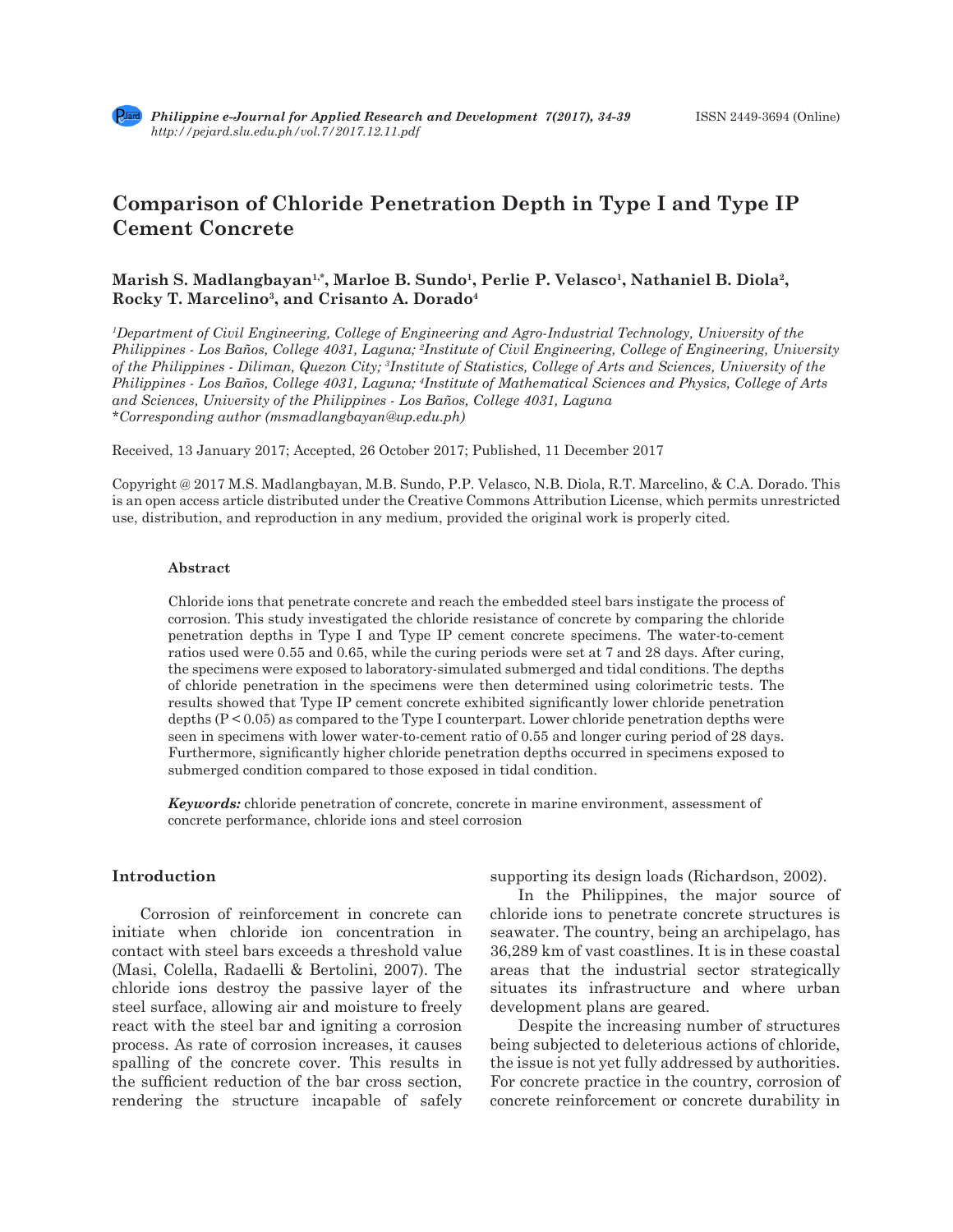general is not given as much attention as concrete strength. For quality control purposes, samples of structural members are tested with regards to their strength (i.e., compressive strength, flexural strength, stiffness). However, there is no established test for concrete durability. Though strength potential of concrete is reached, its potential for durability and weather acceptability is not always achieved in practice. The reason for this is the failure to recognize that different concretes and their components have different potentials, and some environment both inside and out of concrete are extremely aggressive.

A recent development in the Philippines is the increasing use of Type IP cement, a blend of Portland-pozzolan, as an alternative for Type I cement. This owes to the abundance of natural pozzolans in the country in the form of volcanic ash (Kirk & Zulueta, 2000). Type IP is being used as general purpose cement and is documented to exhibit greater strength after 28 days of curing compared to normal Portland cement concrete (Derucher, 1988). However, little is known about the durability potential of locally produced Type IP compared to Type I cement.

Thus, in this study, the performance of Type I and Type IP cement concrete was investigated by determining and comparing their durability in a marine environment. Concrete specimens made of Type I and Type IP cement were exposed to laboratory simulated marine environment conditions (submerged and tidal conditions). Variations on the specimens' water-to-cement ratio and curing period were considered. The chloride penetration depths and chloride concentration on the concrete were determined in order to compare the performance of Type I and IP cement concrete against chloride attack.

#### **Materials and Methods**

The main materials are the Type I and Type IP cements that were purchased from a local hardware store. The chemical compositions of the cements are shown in Table 1. River sand was used as fine aggregates while crushed rocks were used as coarse aggregates. The physical properties of fine and coarse aggregates are shown in Table 2. The cylindrical concrete specimens were prepared in the laboratory using the mix proportion summarized in Table 3. The concrete specimens were designed, mixed casted as cylinders and cured following the standard practices for making concrete specimens in the laboratory (ASTM C192). The concrete specimens were cast on 150mm x 300mm cylinder molds. The water to cement ratio considered were 0.55 and 0.65. The curing periods were set at 7 and 28 days.

**Table 1.** Chemical composition of Types I and IP cement (%)

| $\vert$ Cement $\vert$ SiO <sub>2</sub> $\vert$ Al <sub>2</sub> O <sub>3</sub> $\vert$ Fe <sub>2</sub> O <sub>3</sub> $\vert$ CaO $\vert$ MgO $\vert$ SO <sub>3</sub> |  |  |  |
|-----------------------------------------------------------------------------------------------------------------------------------------------------------------------|--|--|--|
| Type I   21.80   5.10   3.00   63.80   1.70   2.00                                                                                                                    |  |  |  |
| Type IP   21.45   6.00   3.50   65.00   1.18   3.56                                                                                                                   |  |  |  |

**Table 2.** Physical properties of fine and coarse aggregates

| Kind of aggregate | Specific<br>gravity in<br><b>SSD</b> | Fineness<br>Modulus |
|-------------------|--------------------------------------|---------------------|
| Fine Aggregate    | 2.80                                 | 3.00                |
| Coarse Aggregate  | 2.50                                 | 7.00                |

**Table 3.** Mix proportions of concrete specimens

| w/c  | Type of | Water                 | Cement | Sand | Gravel |  |
|------|---------|-----------------------|--------|------|--------|--|
|      | cement  | $(kg/m3$ of concrete) |        |      |        |  |
| 0.55 |         | 187                   | 339    | 884  | 926    |  |
|      | IΡ      | 187                   | 339    | 875  | 918    |  |
| 0.65 |         | 190                   | 292    | 938  | 908    |  |
|      | IΡ      | 190                   | 292    | 931  | 900    |  |

Over a period of 60 days, the specimens were exposed in laboratory simulated submerged and tidal (wet-dry) conditions. The specimens were completely submerged in 3% NaCl solutions to simulate the condition of the sea. Another set of specimens were also exposed to cycles of wet and dry conditions. The specimens were submerged for 12 hours then removed from submersion, followed by exposing them to the atmosphere for another 12 hours. In order to minimize the changes in the salinity of the solution, the 3%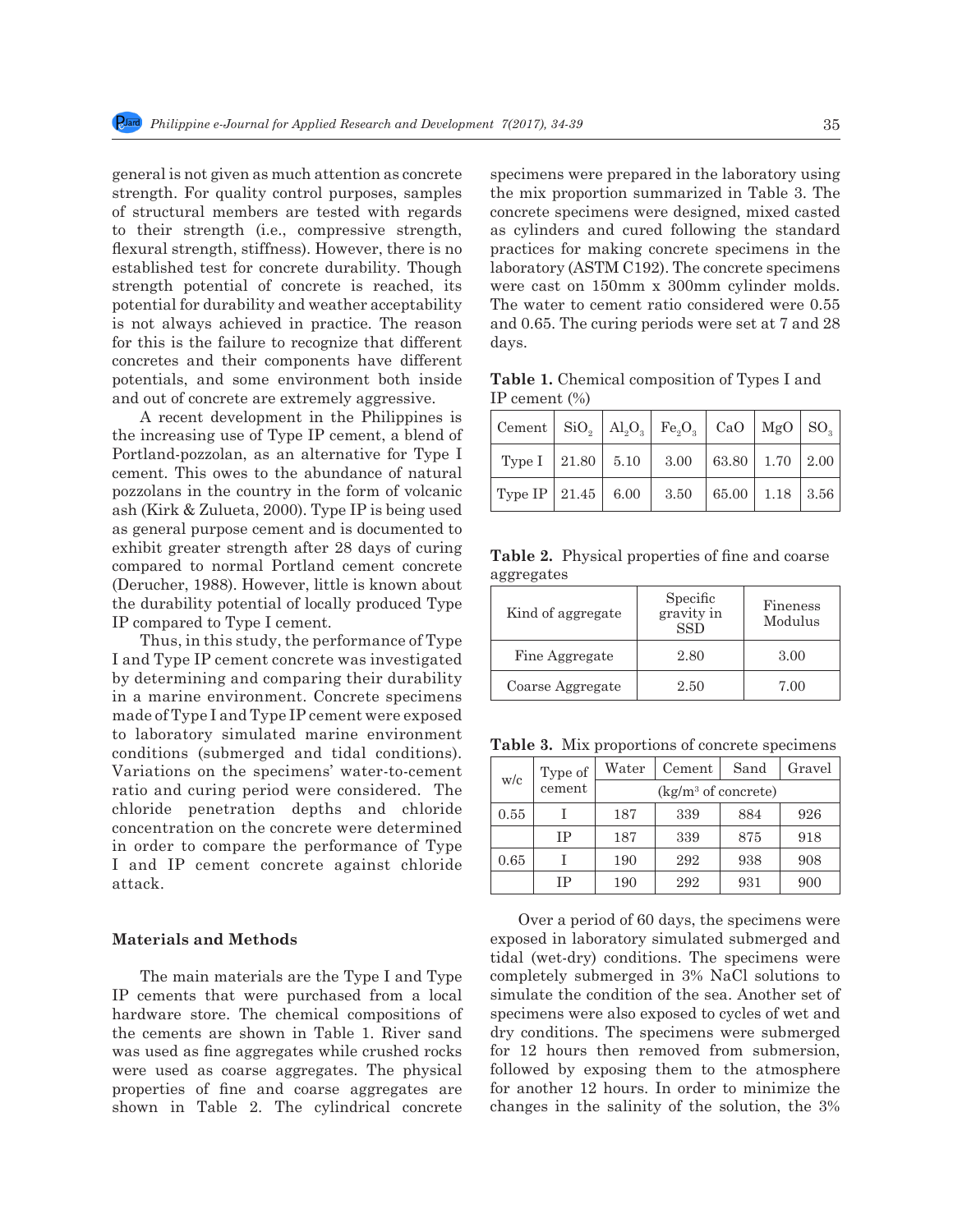solution was removed and replenished every 7 days.

After the exposure period of 60 days, colorimetric test was performed. The cylindrical specimens were rinsed with distilled water and then fractured or split cylindrically. The concrete specimens fractured surfaces were sprayed with 0.1 M silver  $\sqrt{\frac{\text{Type} \times \text{Type} \times \text{Type}}{\text{Type} \times \text{Type}}}$ nitrate solution. After about 15 minutes, the mirate solution. After about 15 minutes, the  $\left[\begin{array}{c} 0 \text{ if } \\ 0 \text{ if } \\ \text{ segment } \end{array}\right]$  remember  $\left[\begin{array}{c} \text{export} \\ \text{period } \\ \text{cond } \end{array}\right]$   $\left[\begin{array}{c} \text{Expc} \\ \text{cond } \\ \text{cond } \end{array}\right]$  $\frac{1}{\text{current}}$  central points at the middle-third portion where  $\frac{\text{center}}{\text{current}}$  ratio  $\frac{1}{\text{text}}$  (days) the silver chloride precipitation was visible on 81 specimens were rinsed with distilled water and then fractured or split cylindrically. The fractured the fractured surface area (Figure 1) using a  $\sqrt{IP}$  0.55  $\sqrt{7}$  subme digital calliper. These portions were selected  $\sqrt{1}$  0.65  $\sqrt{7}$  subme as test points based on previous studies about  $\frac{1}{\text{IP}}$  0.65  $\frac{7}{\text{subme}}$ measurements of water permeability in concrete  $\frac{11}{1} \begin{bmatrix} 0.65 \\ 0.55 \end{bmatrix}$  as test points by Ludindia at al. (1980) specimens by Ludirdja et al. (1989).

> Chloride Chloride penetration Marks of



**Figure 1.** Determination of the chloride penetration of the chloride penetration depth.

## 107 **IV.III. Results and Discussion Results and Discussion**

The concrete specimens that were prepared such as SEM images of the ITZ using Type IP cement and exposed under The average chloride pe submerged condition have lower chloride in concrete specimens were<br>submerged conditions. The lower change of the lower change in  $\mathbb{R}^{n+1}$  of  $\mathbb{R}^{n+1}$  of  $\mathbb{R}^{n+1}$ penetration depths as compared to Type I. are shown in Table 4. Based<br>Similar results were observed using Type IP concrete specimens that were cement exposed under tidal conditions. The Type IP cement and exposed for Type IP cement concrete specimens with lower penetration depths as compared to Type I. lowest chloride penetration depth was observed

water-to-cement ratio of 0.55 and longer curing period of 28 days, for both exposure conditions (Table 4).

| <b>Table 4.</b> Average chloride penetration depths in |  |
|--------------------------------------------------------|--|
| concrete specimens                                     |  |

| Type<br>of<br>cement | Water-<br>cement<br>ratio | Curing<br>period<br>(days) | Exposure<br>condition | Average<br>chloride<br>penetration<br>depth (mm) |
|----------------------|---------------------------|----------------------------|-----------------------|--------------------------------------------------|
| T                    | 0.55                      | 7                          | submerged             | 25.36                                            |
| <b>TP</b>            | 0.55                      | 7                          | submerged             | 25.00                                            |
| T                    | 0.65                      | 7                          | submerged             | 30.67                                            |
| IΡ                   | 0.65                      | 7                          | submerged             | 29.81                                            |
| T                    | 0.55                      | 28                         | submerged             | 24.37                                            |
| <b>TP</b>            | 0.55                      | 28                         | submerged             | 22.87                                            |
| T                    | 0.65                      | 28                         | submerged             | 27.64                                            |
| <b>TP</b>            | 0.65                      | 28                         | submerged             | 26.88                                            |
| T                    | 0.55                      | 28                         | tidal                 | 20.63                                            |
| <b>TP</b>            | 0.55                      | 28                         | tidal                 | 18.89                                            |
| T                    | 0.65                      | 28                         | tidal                 | 21.74                                            |
| IΡ                   | 0.65                      | 28                         | tidal                 | 21.39                                            |

The better performance of concrete specimens with Type IP cement in terms of chloride penetration maybe attributed to its pozzolanic reaction, as discussed by Mehta (1986). Type IP cement contains fly ash, which reacts with calcium hydroxide released during cement hydration to form additional calciumsilicate-hydrates. This product is a more stable and impermeable substance that fills the existing capillary spaces. Thus, its formation may have significantly contributed to the specimens' resistance against chloride ion penetration. The pozzolanic reaction also contributed towards the formation of better interfacial transition zones (ITZ), which was manifested only after a longer curing period (Mehta, 1986). This explanation can be better seen if there were visual evidences such as SEM images of the ITZ's.

The average chloride penetration depths in concrete specimens were computed and are shown in Table 4. Based on the table, the concrete specimens that were prepared using Type IP cement and exposed under submerged condition have lower chloride penetration depths as compared to Type I. Similar results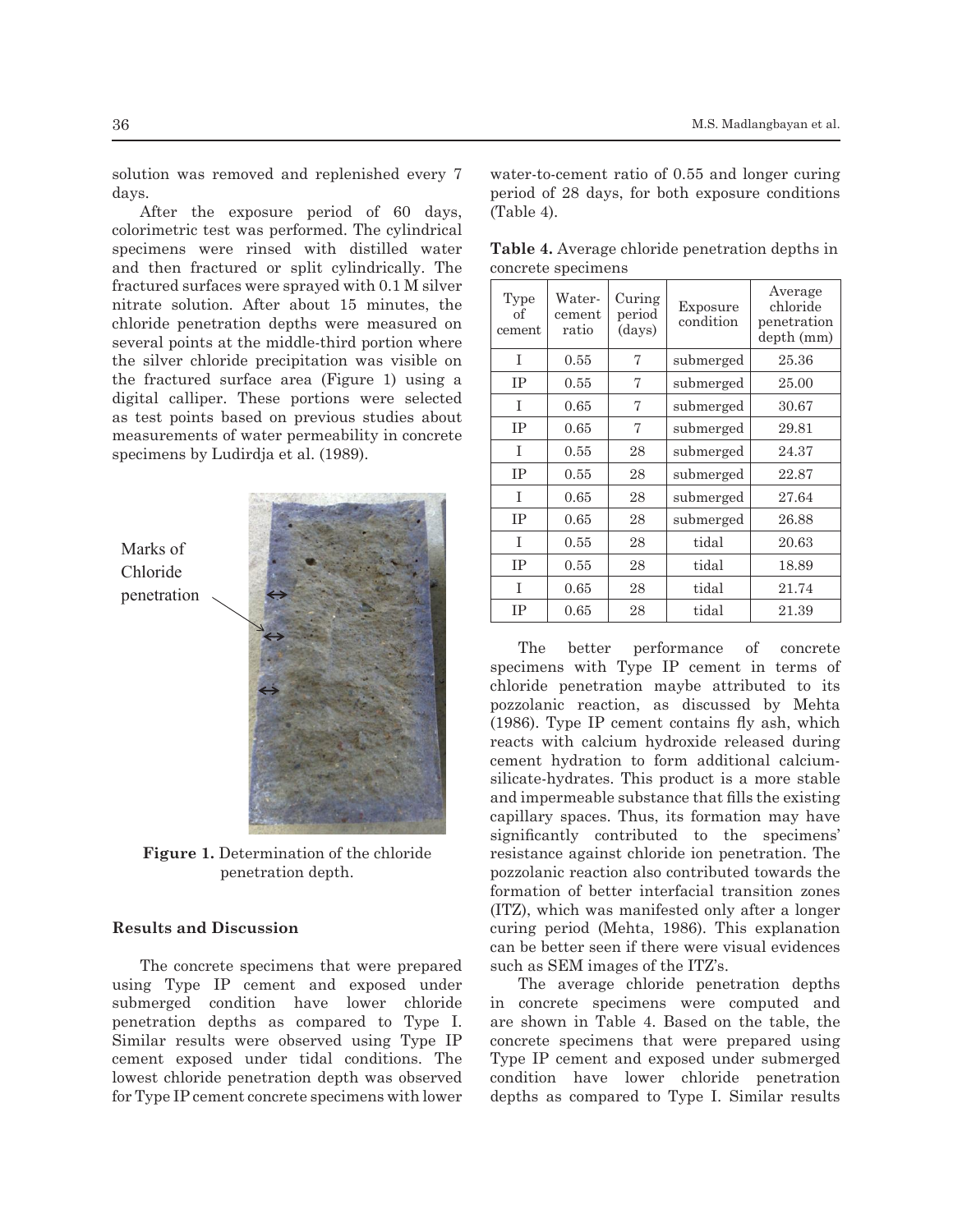were observed for concrete specimens that were prepared using Type IP cement and exposed under tidal condition. The lowest chloride penetration depth is observed for Type IP cement concrete specimens with lower water-to-cement ratio of 0.55 and longer curing period of 28 days, for both exposure conditions.

In terms of water-cement ratio, Figures 2 and 3 show that as the water to cement ratio of both Type I and Type IP concrete specimens increased, the depth of chloride penetration for the submerged samples also increased.



**Figure 2.** Chloride penetration depths of concrete cured for 7 days



**Figure 3.** Chloride penetration depths of concrete cured for 28 days

To determine the significance of the effects of the factors considered, analysis of variance using F-test showed that only the main effects of type of cement, water-cement ratio, curing period, and exposure conditions are significant (p-value= 0.0269, 0.0001, 0.0001, 0.0001 < 0.05.) as shown in Table 5.

Further statistical test using pairwise mean comparison using least significant difference test was done to test the significance of the difference in the effects of each factor. Result of the analysis implies that all the levels chosen for each factor are significantly different in terms of affecting the chloride penetration as shown in Table 6.

**Table 5.** Analysis of variance of the chloride penetration

| Source of variation | DF | Type III SS | Mean<br>Square | F Value | Pr > F   |
|---------------------|----|-------------|----------------|---------|----------|
| Type                | 1  | 67.8972     | 67.8972        | 4.95    | 0.0269   |
| wc.                 | 1  | 1363.8546   | 1363.8546      | 99.39   | < 0.0001 |
| Curing              | 1  | 397.0556    | 397.0556       | 28.93   | < 0.0001 |
| Exposure            | 1  | 1389.8057   | 1389.8057      | 101.28  | < 0.0001 |
| Type*wc             | 1  | 3.7780      | 3.7780         | 0.28    | 0.6002   |
| Type*curing         | 1  | 0.6453      | 0.6453         | 0.05    | 0.8285   |
| Wc*curing           |    | 30.2815     | 30.2815        | 2.21    | 0.1385   |
| Type*wc*curing      |    | 3.6326      | 3.6326         | 0.26    | 0.6073   |

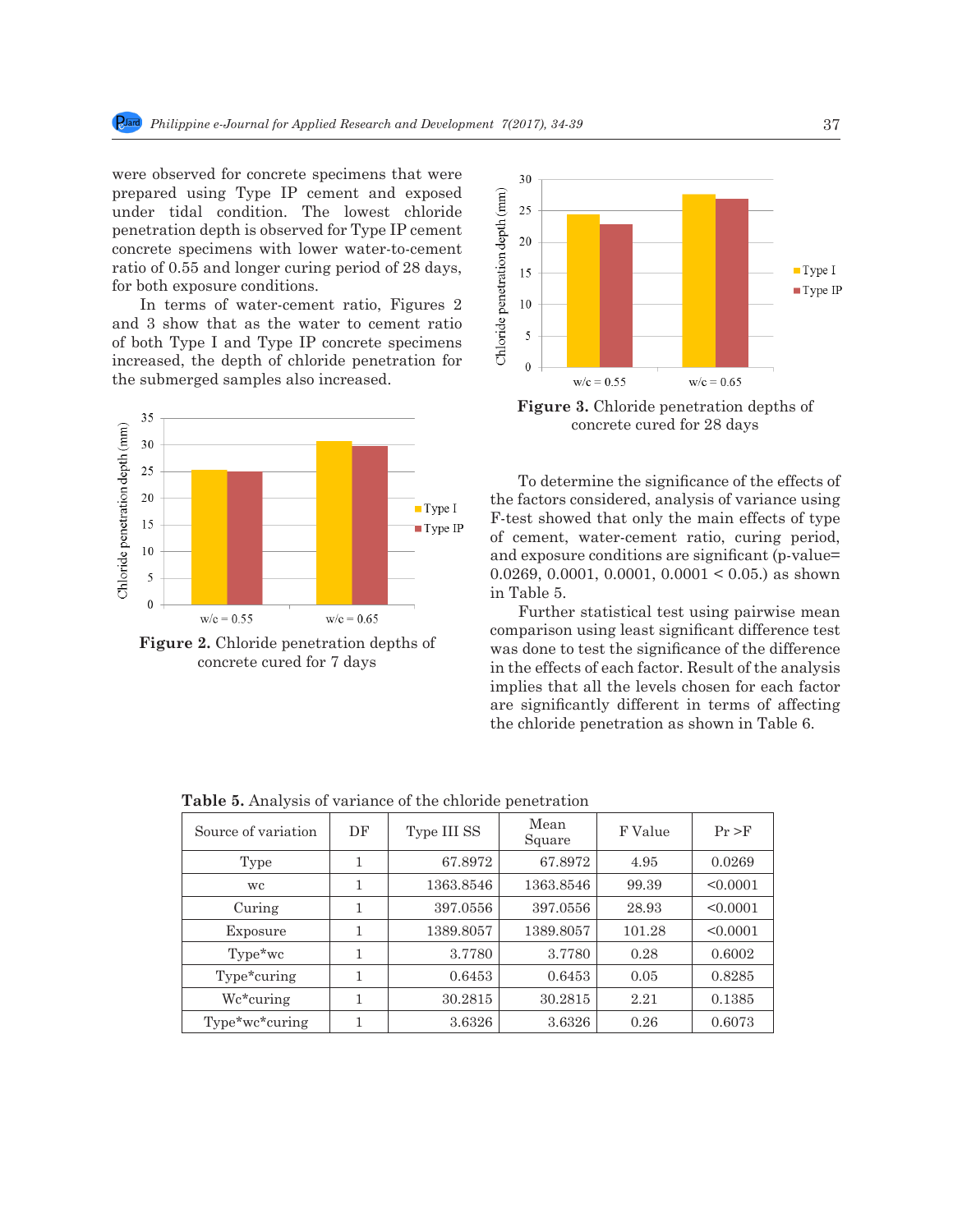| Significant factors     | Average chloride<br>penetration* |  |  |
|-------------------------|----------------------------------|--|--|
| Type of cement          |                                  |  |  |
| Τ                       | 25.6652a                         |  |  |
| IΡ                      | 24.7575b                         |  |  |
| Water-Cement Ratio (wc) |                                  |  |  |
| 0.65                    | 27.0926a                         |  |  |
| 0.55                    | 23.3301b                         |  |  |
| Curing                  |                                  |  |  |
| 7 days                  | 25.8749a                         |  |  |
| 28 days                 | 24.5478b                         |  |  |
| Exposure condition      |                                  |  |  |
| Submerged               | 26.5758a                         |  |  |
| tidal                   | $20.6632\mathrm{b}$              |  |  |

**Table 6.** Pairwise mean comparison test results among the significant factors

\*Using least Significant Difference Test, means with the same letter are not significantly different at  $\alpha = 5\%$ 

Comparison of the results of chloride penetration depths in concrete specimens exposed to submerged and tidal conditions are shown in Figures 4 and 5. From the results, it can be seen that significantly higher chloride penetration depths occurred in concrete specimens exposed to submerged condition. Similarly, this observation in concrete specimens can be explained by the fact that moisture was continuously present in the submerged condition and therefore water continuously penetrated through the pores carrying with it the chloride ions.



**Figure 4.** Chloride penetration depths in concrete specimens (w/c=0.55) exposed to submerged and tidal conditions





A regression analysis was performed to know whether the water-cement ratio and curing period have significant effect to the chloride penetration depth of concrete specimens as shown in Table 7.

| <b>Table 7.</b> Regression analysis of the chloride |
|-----------------------------------------------------|
| penetration of concrete samples with water-         |
| cement ratio and curing period                      |

| Variable                  | df | Parameter<br>Estimate | Std<br>Error | $Pr$ [t]          |
|---------------------------|----|-----------------------|--------------|-------------------|
| Water-<br>cement<br>ratio |    | 37.62435              | 4.22991      | $\leq 0.0001$ *** |
| Curing<br>period          |    | $-0.10796$            | 0.02297      | $\leq 0.0001$ *** |

\*\*\* variables are highly significant at  $\alpha = 1\%$ 

Results of the regression analysis show that increasing the water-cement ratio by 1% will yield to an increase in the chloride penetration of almost 37.62 units, holding other factors constant. Consequently, this implies that the lowering of the water-to-cement ratio from 0.65 to 0.55 led to a more significant decrease in chloride penetration depth in concrete specimens compared to changing the type of the cement used in concrete fabrication. The water-to-cement ratio has a very high influence on improving the resistance of concrete against chloride attacks, as found out earlier by Bouzoubaa, Zhang, & Malhotra (2000).